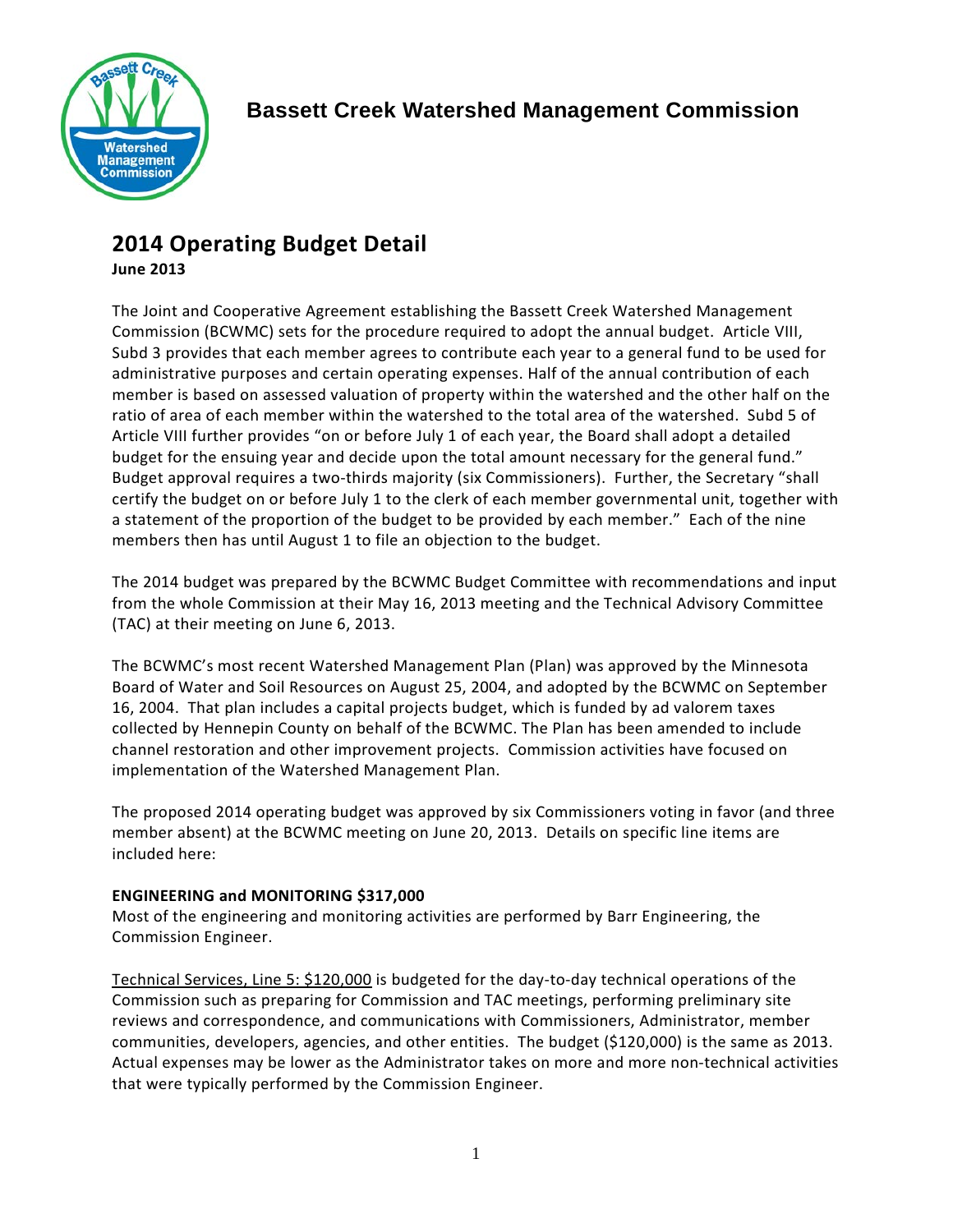Development/Project Reviews, Line 6: \$65,000 is budgeted to perform technical reviews of developments within the watershed. This amount is slightly higher than 2013 as more development is expected in 2014. The cost of reviews is largely offset by review fees (see revenue table). The Commission will consider increasing review fees to recoup a larger proportion of the costs of reviews and/or restructuring the fee schedule entirely.

Commission and TAC Meetings, Line 7: \$16,000 is budgeted to cover the cost of the Commission Engineer to attend monthly Commission meetings, TAC meetings, and Next Generation Plan Steering Committee meetings.

Survey and Studies, Line 8: \$20,000 is budgeted for Commission-directed special studies, surveys and model use, as needed. This budget can also be used to cover unanticipated issues, watershed tour, questions and other items that arise during the year.

Water Quality & Monitoring, Line 9: \$45,000 is budgeted for detailed monitoring for Twin and Sweeney Lakes (does not include Medicine Lake). Monitoring includes sample collections on six to twelve occasions for selected parameters (total phosphorus, soluble reactive phosphorus, total nitrogen, pH and chlorophyll a), sample analysis, phytoplankton and zooplankton collection and analysis, an aquatic plant survey (two occasions), and preparation of a final report. Budget also includes other water quality-related tasks that arise.

Water Quantity, Line 10: \$11,000 is budgeted for work associated with the Commission's lake and stream level gauging program. Readings from this program have been valuable to member communities for planning future development and as documentation of the response of surface waters to precipitation events or droughts. The program also includes periodic surveys of benchmarks to ensure consistency with past readings.

- The 2014 lake gauging program will consist of measuring water levels on Medicine Lake, Sweeney Lake, Parkers Lake, Westwood Lake, Crane Lake (Ridgedale Pond), and Northwood Lake. The Bassett Creek Park Pond and Wirth Park storage areas will also be included for monitoring. Two readings per month will be taken during the period April 1, 2014 through September 30, 2014. One reading per month will be taken during the period October 1, 2014 through March 31, 2015.
- The 2014 stream gauging program will consist of periodically reading stages, or gauging the stream, at the new tunnel entrance, at the Theodore Wirth Park/T.H. 55 outlet structure, at Highway 100 (main stem), at Wisconsin Avenue, at Sweeney Lake, at Medicine Lake outlet, at Winnetka Avenue (north branch), at 26th Avenue (Plymouth Creek fish barrier), and at other selected locations during periods of high flow.

Watershed Inspections, Line 12, \$1,000: The TAC and Budget Committee recommend ending the Commission's Watershed Inspection program due to duplication with activities required by the member cities. Through this program, the Commission inspected (monthly) those developments that were reviewed through the Commission's project review program for appropriate sediment and erosion control measures. Inspection reports were sent to the cities. When the program began, cities were not required to inspections developments for erosion and sediment control measures. Now, the cities are required by the MPCA to make these inspections on a weekly basis. Some budget remains here to provide, as requested by the Commission, some oversight of city inspection activities (reports of inspections are available from each city), and for inspecting projects such as County highway and MnDOT projects.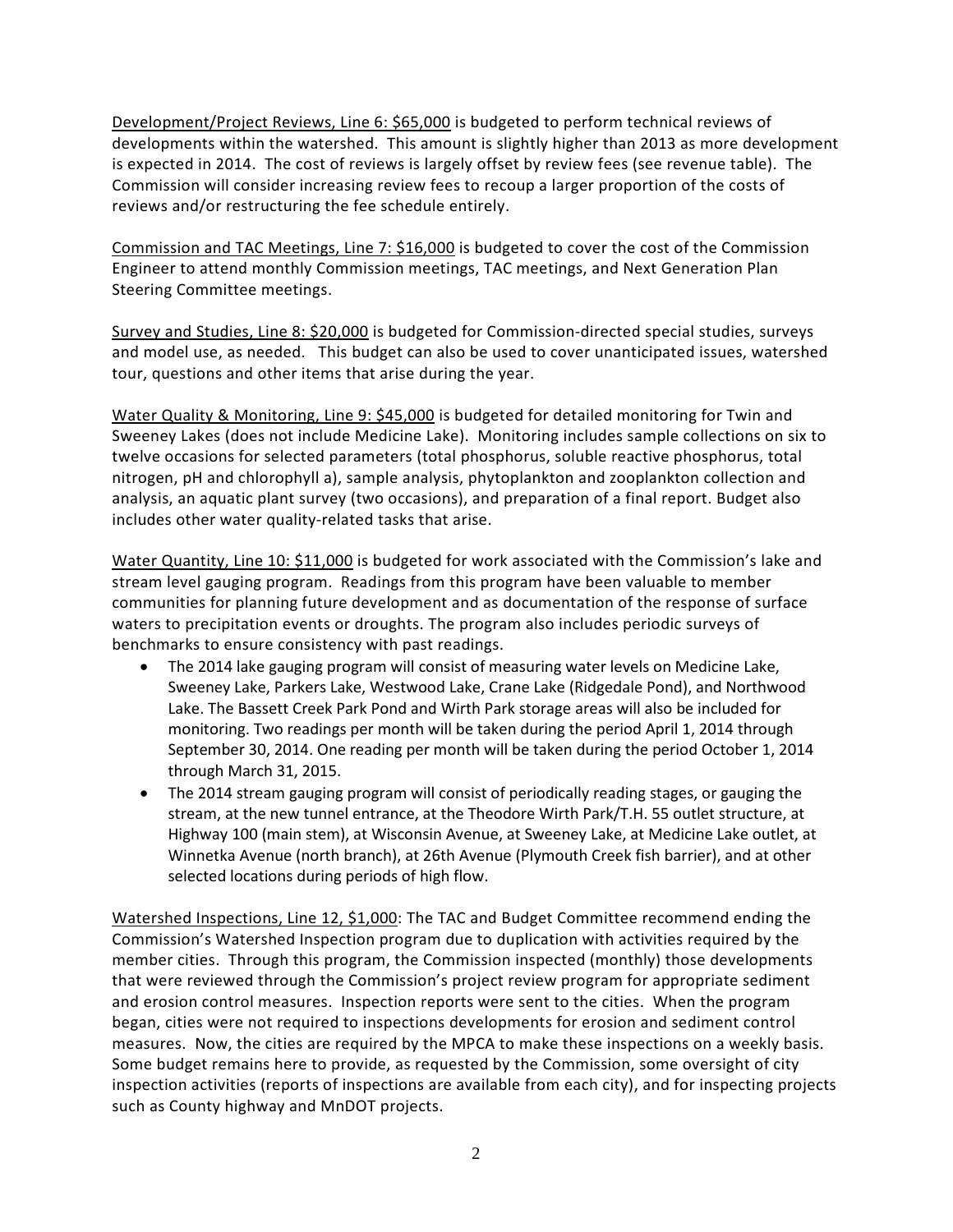Annual Flood Control Project Inspections, Line 13: \$20,000 is budgeted to perform regular inspections of flood control project features completed by the Commission between 1974 and 1996. The objective of the inspection program is to find and address erosion, settlement, sedimentation, and structural issues as well as looking for maintenance needs. In accordance with the Bassett Creek Flood Control Project Operation and Maintenance Manual (except as noted), the following project features require annual inspection: (\$10,000)

#### **Minneapolis:**

- Conduit (Double Box Culvert) inspect double box culvert every five years (2004, 2009, 2014, 2019 …)
- Deep Tunnel dewater and inspect tunnel every 20 years. This inspection was performed during 2008; the next inspection will be 2028
- Old Tunnel (not included in BCWMC inspection program)
- Open Channel

#### **Golden Valley**

- Highway 55 Control Structure & Ponding Area
- Golden Valley Country Club Embankment (Box Culvert, Overflow Weir, and downstream channel)
- Noble Avenue Crossing
- **Regent Avenue Crossing**
- Westbrook Road Crossing

• Wisconsin Avenue Crossing

- Minnaqua Drive Bridge Removal
- **Crystal** • Box Culvert and Channel Improvements (Markwood Area)
	- Edgewood Embankment with Ponding
	- Highway 100/Bassett Creek Park Pond
	- 32nd Avenue Crossing
	- Brunswick Avenue Crossing
	- 34th Avenue Crossing
	- Douglas Drive Crossing
	- Georgia Avenue Crossing
	- 36th-Hampshire Avenue Crossing
	- Channel Improvements

**Plymouth**

- Medicine Lake Outlet Structure
- Plymouth Fish Barrier

In 2014, an additional \$10,000 is budgeted to inspect the double box culvert at the entrance to the Bassett Creek Tunnel (performed once every 5 years according to the Operations and Maintenance Plan). This assumes assistance from the City of Minneapolis to access the area.

Activities under this budget line item should be offset by a transfer from the long-term maintenance fund for flood control projects (see revenue table).

Municipal Plan Review, Line 14: \$2,000 is budgeted to review amendments to member cities' local water management plans and adjacent WMOs, for conformance with the BCWMC Watershed Management Plan.

Watershed Outlet Monitoring Program, Line 15: \$17,000 is budgeted to continue collecting water quality and quantity data at the WOMP station in cooperation with the Metropolitan Council. The Commission assumed water monitoring responsibility at this site in 2013 and contracted with Wenck Associates to perform the monitoring (\$11,000). Barr continues to perform data management tasks including assistance with maintaining the rating curve for this site (\$6,000). The same is budgeted in 2014, assuming a similar contract for monitoring. Some of these costs are offset by an annual \$5,000 reimbursement from the Met Council (see revenue table).

#### **PLANNING \$40,000, Lines 18-20:**

In 2014, the Commission will continue developing its Next Generation Watershed Management Plan. Total anticipated expenses of \$71,525 related to Plan development are spread across three fiscal years. There is a separate document (available upon request) detailing the tasks, budget, and timeline associated with Plan development. This line item does not include the Administrator's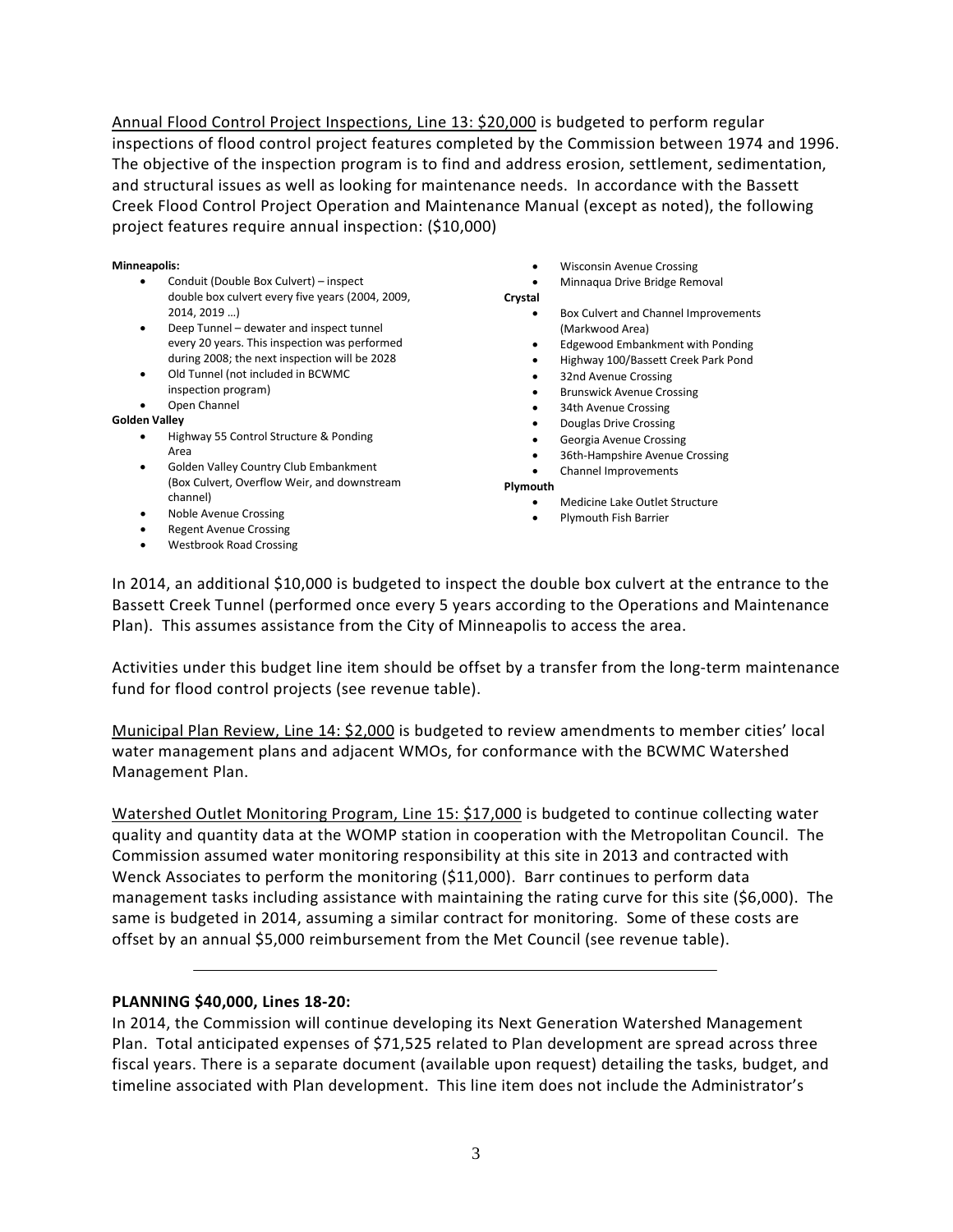time spent on assisting with development of the Watershed Plan, nor the Commission Engineer's time spent at meetings that deal with the Plan.

There are currently no activities associated with watershed models planned for 2014.

### **ADMINISTRATION \$135,845**

These items relate to the day-to-day non-technical operations of the Commission.

Administrator, Line 23: \$60,000 is budgeted and assumes 75 hours per month of watershed administration activities to be performed through a contract with a consultant (such as Keystone Waters, LLC in 2013).

Legal, Line 24: \$18,500 is budgeted to cover routine legal services including attending Commission meetings, reviewing agendas, and developing or reviewing contracts.

Financial Management, Line 25: \$3,045 is budgeted to cover services provided by the Commission's Deputy Treasurer at the City of Golden Valley including preparing monthly financial reports and checks to vendors, coordinating with the auditor, and tracking and reporting expenses/revenues of various funds and capital projects.

Audit, Insurance and Bond, Line 26: \$15,500 is budgeted for the annual audit as required by State law, as well as liability insurance and bonding.

Meeting Catering Expenses, Line 27: \$3,000 is budgeted to provide lunch or refreshments at Commission meetings.

Admin Services, Line 28: \$35,800 is budgeted for the recording secretary (\$32,400), and printing and postage (\$3,400). This line item is lower than previous years due to the Administrator taking on some of the tasks previously performed by the recording secretary.

#### **OUTREACH and EDUCATION \$37,500**

These items relate to outreach and education activities as outlined in the Commission's Education and Outreach Plan.

Publications/Annual Report, Line 31: \$2,000 is budgeted to develop and distribute the Commission's Annual Report, as required by State Rule.

Website, Line 32: \$2,000 is budgeted to maintain and update the Commission website. This item is lower than previous years as actual expenses have been under \$1,500 (and as low as \$120) since 2010.

Demonstration/Education Grants, Line 33: \$0. This activity is currently suspended. A grant program may be a recommendation in the updated Watershed Management Plan.

Watershed Education Partnerships, Line 34: \$15,500 is budgeted to support the programs of partnering organizations including Metropolitan Council's Citizen Assisted Monitoring Program to support volunteer monitoring on watershed lakes (\$5,000, through annual contract), Hennepin County's River Watch Program to support high school students monitoring streams and creeks in the watershed